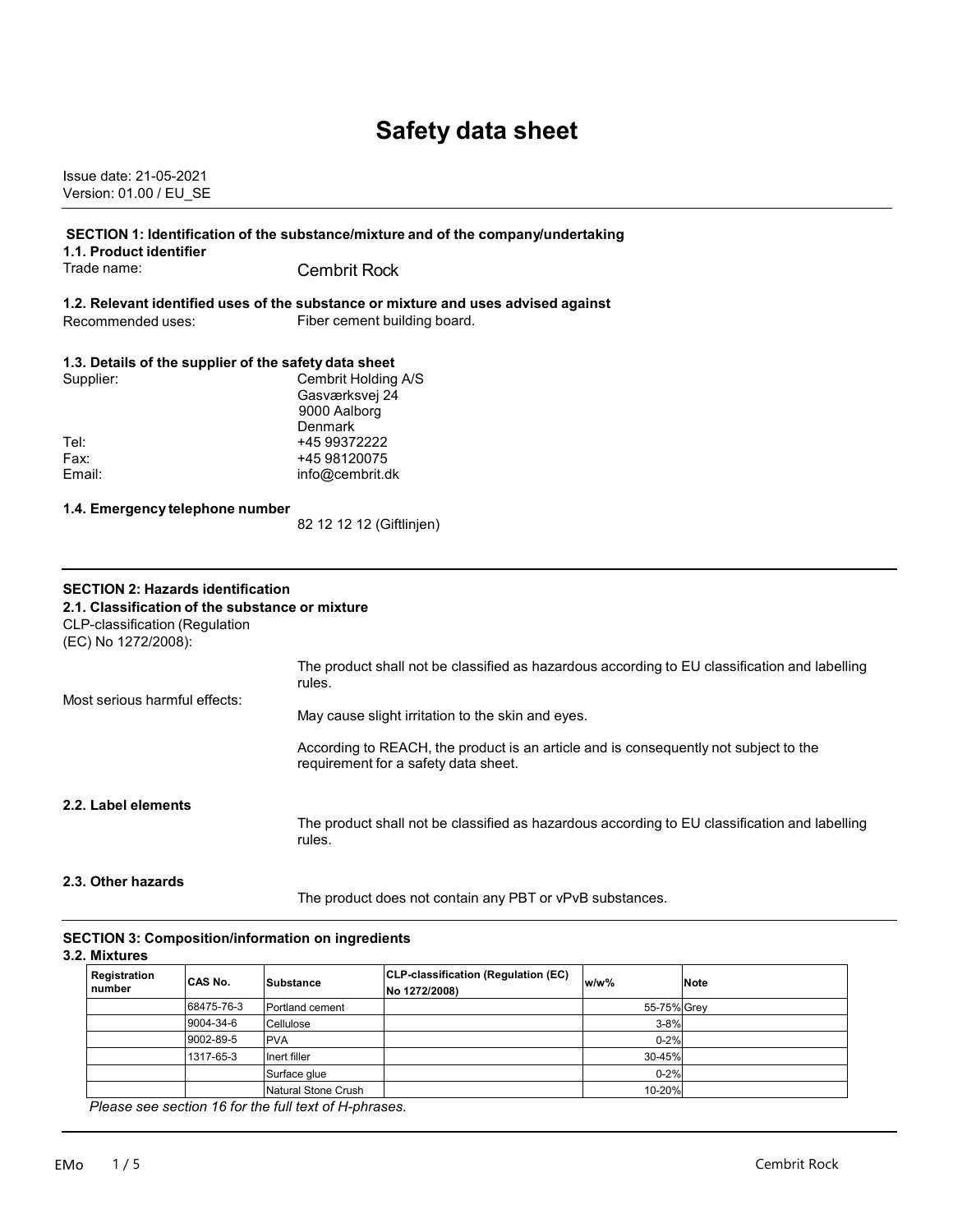## **SECTION 4: First aid measures 4.1. Description of first aid measures** Inhalation: Seek fresh air. Seek medical advice in case of persistent discomfort. Ingestion: Wash out mouth thoroughly and drink 1-2 glasses of water in small sips. Seek medical advice in case of discomfort. Skin: Wash skin with soap and water. Seek medical advice in case of persistent discomfort. Eyes Flush with water (preferably using eye wash equipment) until irritation subsides. Seek medical advice if symptoms persist. Other information: When obtaining medical advice, show the safety data sheet or label. **4.2. Most important symptoms and effects, both acute and delayed** May cause slight irritation to the skin and eyes. **4.3. Indication of any immediate medical attention and special treatment needed** Treat symptoms. No special immediate treatment required. **SECTION 5: Firefighting measures 5.1. Extinguishing media** The product is not directly flammable. Choose extinguishing agents based on the surrounding fire. Unsuitable extinguishing media Do not use water stream, as it may spread the fire. **5.2. Special hazards arising from the substance or mixture** The product is not directly flammable. Avoid inhalation of vapour and fumes – seek fresh air. **5.3. Advice for firefighters** Wear Self-Contained Breathing Apparatus (SCBA) with chemical resistant gloves. **SECTION 6: Accidental release measures 6.1. Personal precautions, protective equipment and emergency procedures** For non-emergency personnel: For emergency responders: Normal protective clothing equivalent to EN 469 is recommended. **6.2. Environmental precautions** Prevent spillage from entering drains and/or surface water. **6.3. Methods and material for containment and cleaning up** Sweep up/collect spills for possible reuse or transfer to suitable waste containers. **6.4. Reference to other sections** See section 8 for type of protective equipment. See section 13 for instructions on disposal. **SECTION 7: Handling and storage 7.1. Precautions for safe handling** Running water and eye wash equipment should be available. Wash hands before breaks, before using restroom facilities, and at the end of work. **7.2. Conditions for safe storage, including any incompatibilities** Store in a dry area. **7.3. Specific end use(s)** None. **SECTION 8: Exposure controls/personal protection 8.1. Control parameters** Legal basis: Commission Directive 2000/39/EC (Occupational Exposure Limits). Last amended by Commission Directive 2009/161/EU. Contains no substances subject to reporting requirements.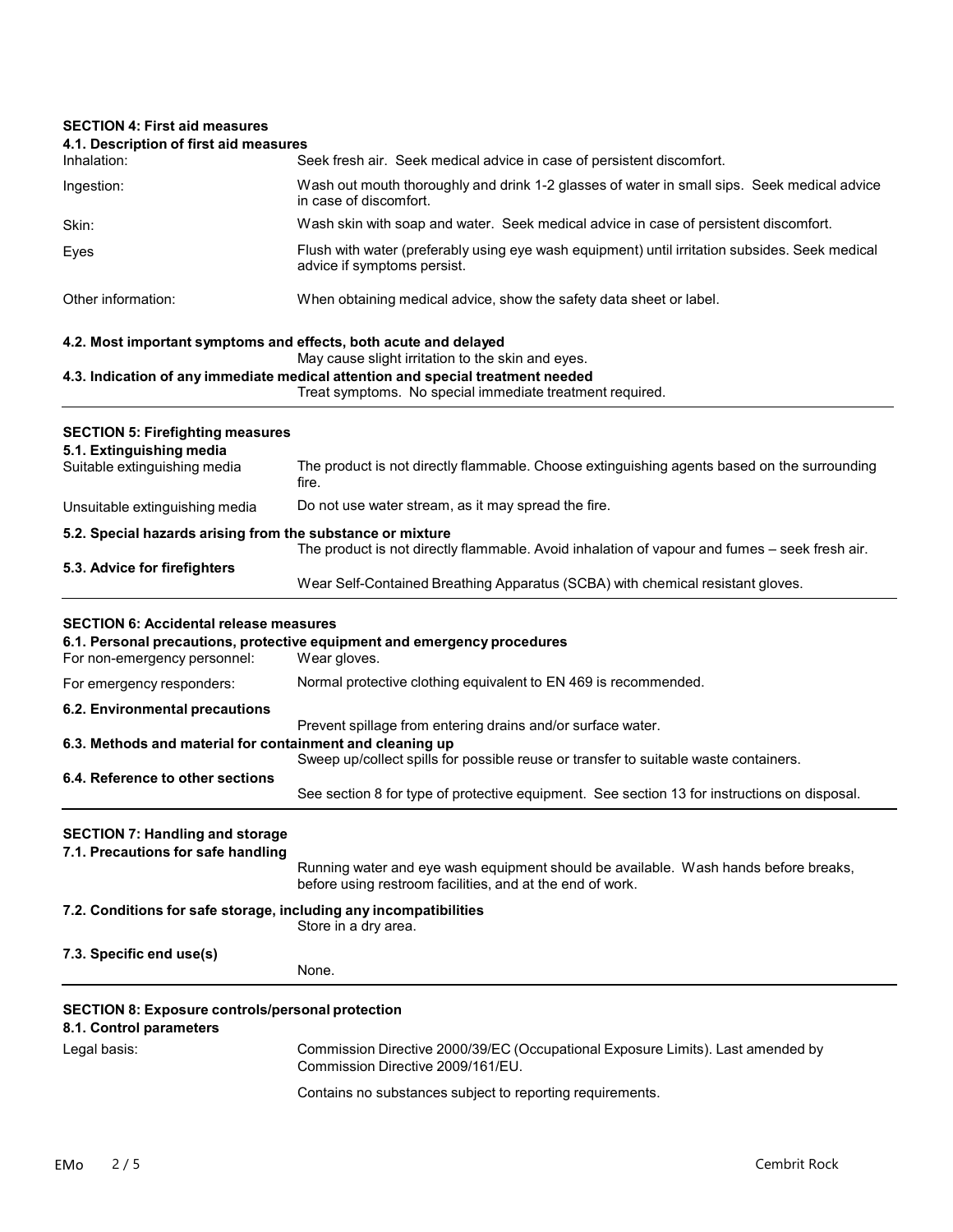| 8.2. Exposure controls<br>Appropriate engineering controls: | Wear the personal protective equipment specified below.                                                                                                                    |
|-------------------------------------------------------------|----------------------------------------------------------------------------------------------------------------------------------------------------------------------------|
| Personal protective equipment,<br>eye/face protection:      | Wear safety goggles if there is a risk of dust contact with eyes. Eye protection must conform to<br>EN 166.                                                                |
| Personal protective equipment,<br>skin protection:          | Wear gloves. Gloves must conform to EN 374.                                                                                                                                |
| Personal protective equipment,<br>respiratory protection:   | Wear respiratory protective equipment with P2 filter when performing dusty work. Respiratory<br>protection must conform to one of the following standards: EN 136/140/145. |
| Environmental exposure controls:                            | Ensure compliance with local regulations for emissions.                                                                                                                    |

### **SECTION 9: Physical and chemical properties**

| 9.1. Information on basic physical and chemical properties |                                                                 |  |
|------------------------------------------------------------|-----------------------------------------------------------------|--|
| State:                                                     | Solid substance                                                 |  |
| Colour:                                                    | Grev                                                            |  |
| Odour:                                                     | No data                                                         |  |
| Odour threshold:                                           | No data                                                         |  |
| pH (solution for use):                                     | No data                                                         |  |
| pH (concentrate):                                          | Approx. 11 (Due to calcium hydroxide, pH will reduce over time) |  |
| Melting point/freezing point:                              | No data                                                         |  |
| Initial boiling point and boiling                          |                                                                 |  |
| range:                                                     | No data                                                         |  |
| Flash point:                                               | No data                                                         |  |
| Evaporation rate:                                          | No data                                                         |  |
| Flammability (solid, gas):                                 | No data                                                         |  |
| Upper/lower flammability limits:                           | No data                                                         |  |
| Upper/lower explosive limits:                              | No data                                                         |  |
| Vapour pressure:                                           | No data                                                         |  |
| Vapour density:                                            | No data                                                         |  |
| Relative density:                                          | 1.8                                                             |  |
| Solubility:                                                | Solubility in water: Insoluble                                  |  |
| Partition coefficient                                      |                                                                 |  |
| n-octanol/water:                                           | No data                                                         |  |
| Auto-ignition temperature:                                 | No data                                                         |  |
| Decomposition temperature:                                 | >150°C. 250°C: the product loses 90% of it's initial strength.  |  |
| Viscosity:                                                 | No data                                                         |  |
| Explosive properties:                                      | No data                                                         |  |
| Oxidising properties:                                      | No data                                                         |  |
| 9.2. Other information                                     |                                                                 |  |
|                                                            | None.                                                           |  |

#### **SECTION 10: Stability and reactivity**

| 10.1. Reactivity                          | Not reactive.                                                                 |
|-------------------------------------------|-------------------------------------------------------------------------------|
| 10.2. Chemical stability                  |                                                                               |
|                                           | The product is stable when used in accordance with the supplier's directions. |
| 10.3. Possibility of hazardous reactions  | None known.                                                                   |
| 10.4. Conditions to avoid                 | None known.                                                                   |
| 10.5. Incompatible materials              | None known.                                                                   |
| 10.6. Hazardous<br>decomposition products | None known.                                                                   |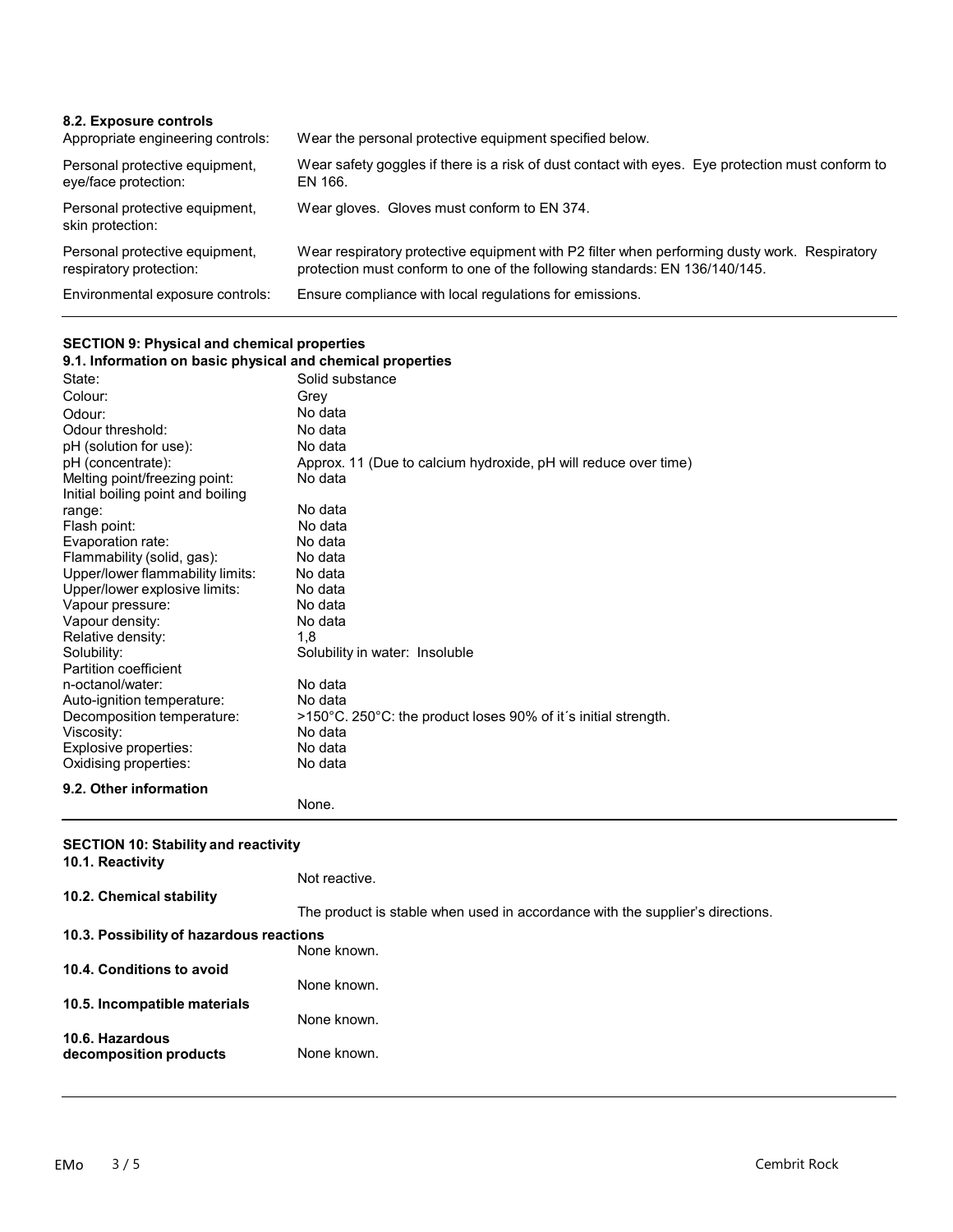## **SECTION 11: Toxicological information**

#### **11.1. Information on toxicological effects**

| Acute toxicity - oral:                              | The product does not have to be classified. Test data are not available.                                                                  |
|-----------------------------------------------------|-------------------------------------------------------------------------------------------------------------------------------------------|
| Acute toxicity - dermal:                            | The product does not have to be classified. Test data are not available.                                                                  |
| Acute toxicity - inhalation:                        | The product does not have to be classified. Test data are not available.                                                                  |
| Skin corrosion/irritation:                          | May cause slight irritation. The product does not have to be classified. Test data are not<br>available.                                  |
| Serious eye damage/eye irritation:                  | May cause eye irritation. The product does not have to be classified. Test data are not<br>available.                                     |
| Respiratory sensitisation or skin<br>sensitisation: | The product does not have to be classified. Test data are not available.                                                                  |
| Germ cell mutagenicity:                             | The product does not have to be classified. Test data are not available.                                                                  |
| Carcinogenic properties:                            | The product does not have to be classified. Test data are not available.                                                                  |
| Reproductive toxicity:                              | The product does not have to be classified. Test data are not available.                                                                  |
| Single STOT exposure:                               | Inhalation of dust may cause irritation to the upper airways. The product does not have to be<br>classified. Test data are not available. |
| Repeated STOT exposure:                             | The product does not have to be classified. Test data are not available.                                                                  |
| Aspiration hazard:                                  | The product does not have to be classified. Test data are not available.                                                                  |
| Other toxicological effects:                        | None known.                                                                                                                               |

| <b>SECTION 12: Ecological information</b><br>12.1. Toxicity                 |                                                                                   |
|-----------------------------------------------------------------------------|-----------------------------------------------------------------------------------|
|                                                                             | The product does not have to be classified. Test data are not available.          |
| 12.2. Persistence and degradability                                         |                                                                                   |
|                                                                             | Not expected to be biodegradable.                                                 |
| 12.3. Bioaccumulative potential                                             |                                                                                   |
|                                                                             | No bioaccumulation expected.                                                      |
| 12.4. Mobility in soil                                                      |                                                                                   |
|                                                                             | Hardens to a firm, non-mobile mass.                                               |
| 12.5. Results of PBT and vPvB assessment                                    |                                                                                   |
|                                                                             | The product does not contain any PBT or vPvB substances.                          |
| 12.6. Other adverse effects                                                 |                                                                                   |
|                                                                             | None known.                                                                       |
| <b>SECTION 13: Disposal considerations</b><br>13.1. Waste treatment methods |                                                                                   |
|                                                                             | Do not discharge large quantities of concentrated spills and residue into drains. |
|                                                                             | Contact the local authorities.                                                    |